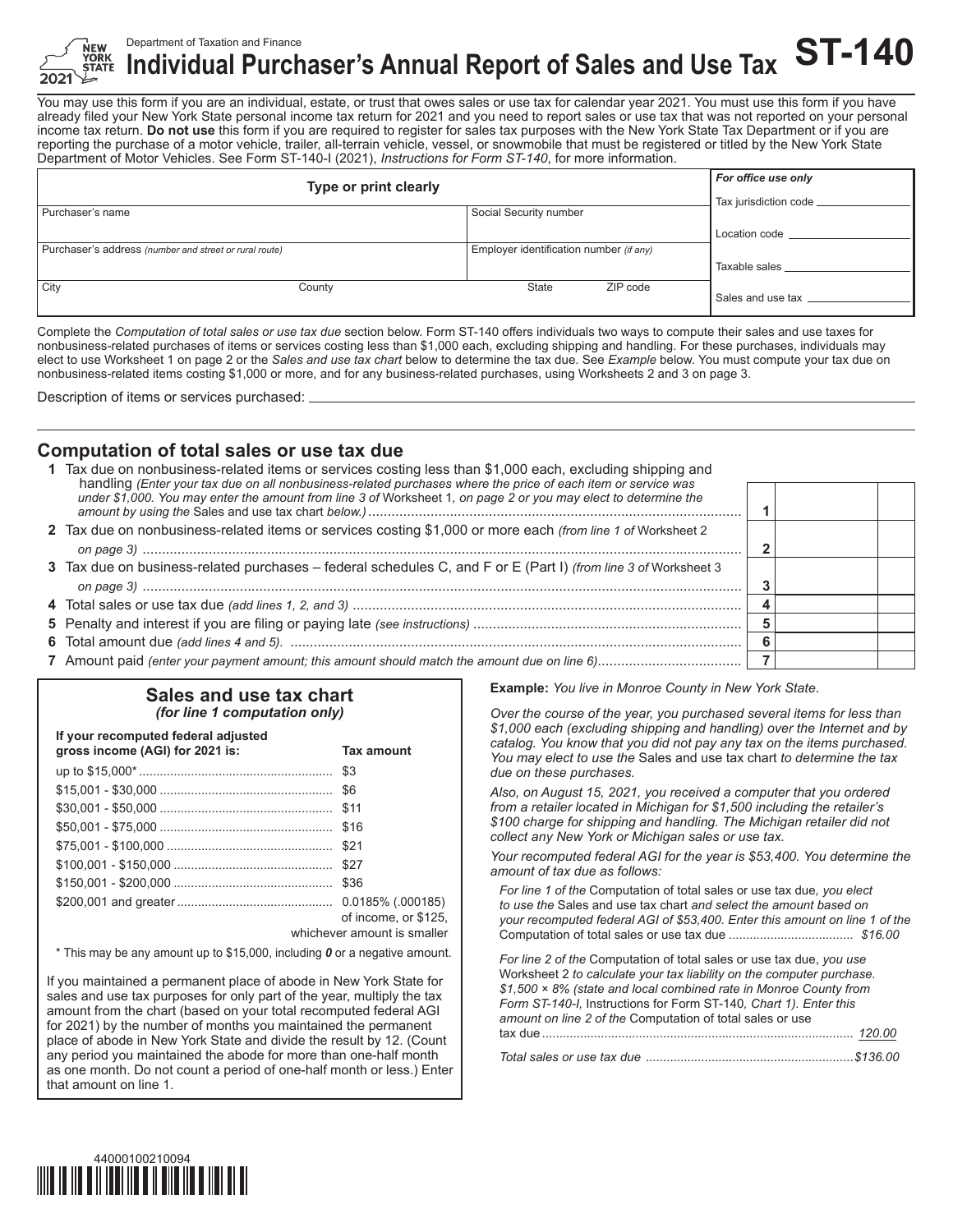# **Worksheet 1 – Exact calculation of tax due for nonbusiness-related purchases during 2021 costing less than \$1,000 each**

Use this worksheet for nonbusiness‑related purchases where the item or service cost less than \$1,000 each, excluding shipping and handling. However, the shipping and handling charges must be included in column A of Part 1 and Part 2 when computing your tax due.

#### **Part 1 – Purchases of clothing and footwear eligible for exemption**

Clothing and footwear purchases under \$110 per item or pair, excluding shipping and handling, are exempt from the 4% **state** sales tax, the <sup>3</sup> /8% MCTD tax (in those localities that provide the less-than-\$110 exemption), and some local taxes.

Chart 2 in the instructions lists the appropriate tax rate to enter for your locality in column B below. If your purchases qualify for both the state and local exemption, the rate will be *0*. In this case, do not complete Part 1.

Report purchases of clothing and footwear costing \$110 or more, and purchases of other taxable items or services, in Part 2 below.

| Purchase price<br>(see instructions) | Your sales and<br>use tax rate<br><i>(from Chart 2;</i><br>see instructions) | Тах<br>(column $A \times column B$ ) | Tax paid to another<br>taxing jurisdiction, if any<br>(see instructions) | Tax due<br>(column C - column D;<br>do not enter less than zero) |
|--------------------------------------|------------------------------------------------------------------------------|--------------------------------------|--------------------------------------------------------------------------|------------------------------------------------------------------|
|                                      |                                                                              |                                      |                                                                          |                                                                  |
|                                      |                                                                              |                                      |                                                                          |                                                                  |
|                                      |                                                                              |                                      |                                                                          |                                                                  |
|                                      |                                                                              |                                      |                                                                          |                                                                  |

## **Part 2 – All other taxable items and services**

List all other taxable items or services, including clothing and footwear each costing \$110 or more on which no New York State or local tax was collected from you at the time of purchase, or on which you owe additional local tax (*see instructions*). Attach additional sheets if necessary.

**Note:** Any unpaid sales or use tax on a motor vehicle, trailer, all-terrain vehicle, vessel, or snowmobile that must be registered or titled by the New York State Department of Motor Vehicles is collected at the time of registration. Therefore, do not report or pay the sales or use tax on these items on this form.

| Purchase price<br>(see instructions)                                                       | Combined state<br>and local rate<br>(from Chart 1;<br>see instructions) | Tax<br>(column $A \times$ column B) | Tax paid to another<br>taxing jurisdiction, if any<br>(see instructions) |  | Tax due<br>(column C - column D;<br>do not enter less than zero) |
|--------------------------------------------------------------------------------------------|-------------------------------------------------------------------------|-------------------------------------|--------------------------------------------------------------------------|--|------------------------------------------------------------------|
|                                                                                            |                                                                         |                                     |                                                                          |  |                                                                  |
|                                                                                            |                                                                         |                                     |                                                                          |  |                                                                  |
|                                                                                            |                                                                         |                                     |                                                                          |  |                                                                  |
|                                                                                            | ີ                                                                       |                                     |                                                                          |  |                                                                  |
| 3 Add lines 1 and 2; transfer this amount to the Computation of total sales or use tax due |                                                                         |                                     |                                                                          |  |                                                                  |

*(continued)*

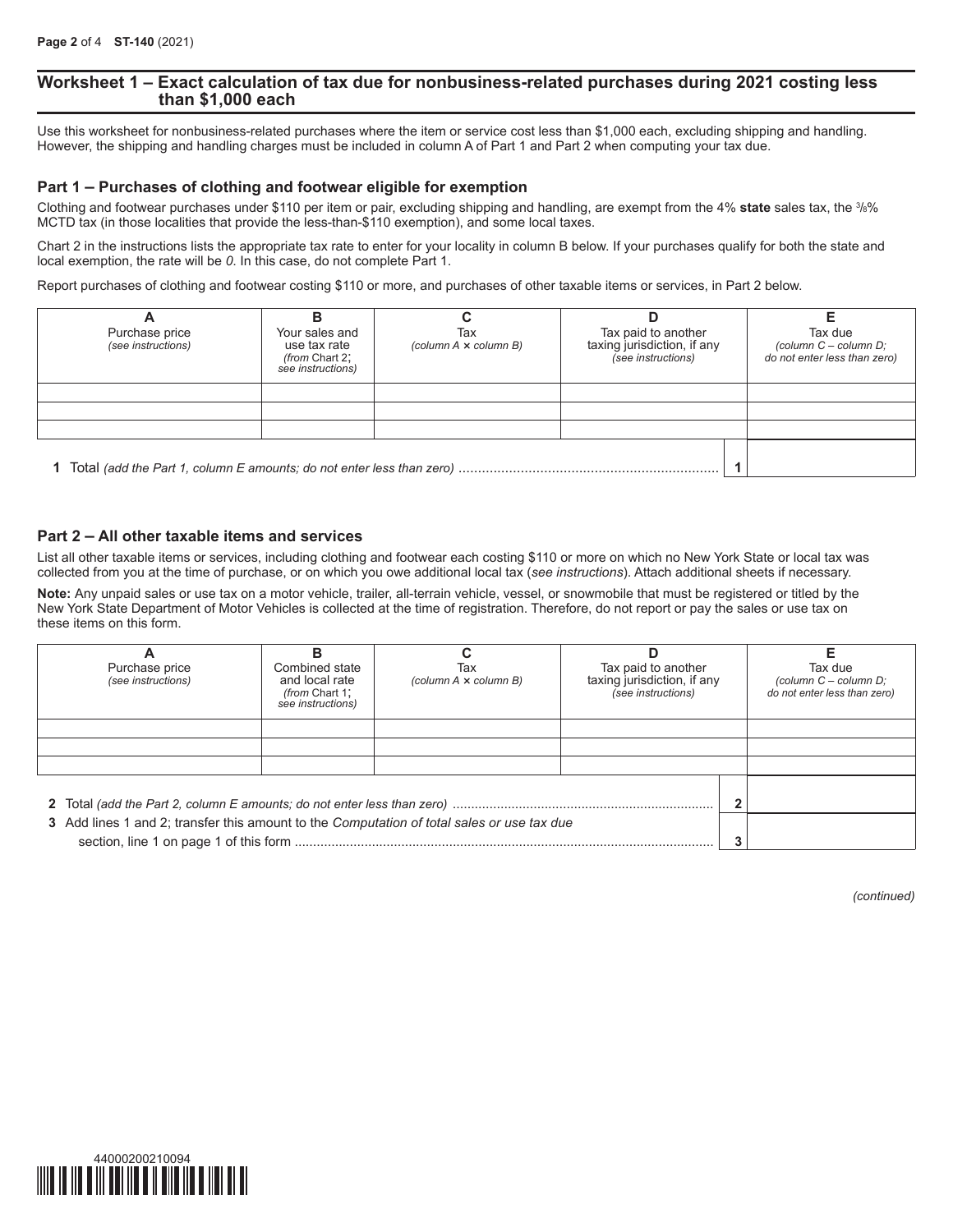# **Worksheet 2 – Nonbusiness-related purchases during 2021 each costing \$1,000 or more**

Use this worksheet for nonbusiness-related purchases where the item or service cost \$1,000 or more each, excluding shipping and handling. Attach additional sheets if necessary. If any item or service cost \$25,000 or more each, excluding shipping and handling, you must also complete Form IT-135, Sales and Use Tax Report for Purchases of Items and Services Costing \$25,000 or More, and attach it to this form. When computing your tax due, you must include the shipping and handling charges in column A.

**Note:** Any unpaid sales or use tax on a motor vehicle, trailer, all-terrain vehicle, vessel or snowmobile that must be registered or titled by the New York State Department of Motor Vehicles is collected at the time of registration. Therefore, do not report or pay the sales or use tax on these items on this form.

| Purchase price<br>(see instructions)                                                                             | Combined state<br>and local rate<br>(from Chart 1;<br>see instructions) | Tax<br>(column $A \times column B$ ) | Tax paid to another<br>taxing jurisdiction, if any<br>(see instructions) |  | Tax due<br>(column C - column D;<br>do not enter less than zero) |
|------------------------------------------------------------------------------------------------------------------|-------------------------------------------------------------------------|--------------------------------------|--------------------------------------------------------------------------|--|------------------------------------------------------------------|
|                                                                                                                  |                                                                         |                                      |                                                                          |  |                                                                  |
|                                                                                                                  |                                                                         |                                      |                                                                          |  |                                                                  |
|                                                                                                                  |                                                                         |                                      |                                                                          |  |                                                                  |
| 1 Total (add the column E amounts; do not enter less than zero; transfer this amount to the Computation of total |                                                                         |                                      |                                                                          |  |                                                                  |
|                                                                                                                  |                                                                         |                                      |                                                                          |  |                                                                  |

# **Worksheet 3 – Business-related purchases – Federal schedules (federal Schedules C, and Schedule F taxable business purchases or federal Schedule E (Part I) taxable royalty or rental real estate activity-related purchases during 2021)**

#### **Part 1 – Purchases of clothing and footwear eligible for exemption**

Clothing and footwear purchases under \$110 per item or pair, excluding shipping and handling, are exempt from the 4% **state** sales tax, the <sup>3</sup> /8% MCTD tax (in those localities that provide the less-than-\$110 exemption), and some local taxes.

Chart 2 in the instructions lists the appropriate tax rate to enter for your locality in column B below. If your purchases qualify for both the state and local exemption, the rate will be *0*. In this case, do not complete Part 1.

Report purchases of clothing and footwear costing \$110 or more, and purchases of other taxable items or services, in Part 2 below.

| Purchase price<br>(see instructions) | Your sales and<br>use tax rate<br>(from Chart 2;<br>see instructions) | Тах<br>(column $A \times column B$ ) | Tax paid to another<br>taxing jurisdiction, if any<br>(see instructions) | Tax due<br>(column C - column D;<br>do not enter less than zero) |
|--------------------------------------|-----------------------------------------------------------------------|--------------------------------------|--------------------------------------------------------------------------|------------------------------------------------------------------|
|                                      |                                                                       |                                      |                                                                          |                                                                  |
|                                      |                                                                       |                                      |                                                                          |                                                                  |

### **Part 2 – All other taxable items and services**

List all other taxable items or services, including taxable clothing and footwear each costing \$110 or more on which no New York State or local tax was collected from you at the time of purchase, or on which you owe additional local tax *(see instructions)*. Shipping and handling charges must be included in column A when computing your tax due. Attach additional sheets if necessary. If any item or service purchased cost \$25,000 or more each, excluding shipping and handling, you must also complete Form IT-135 and attach it to this form.

**Note:** Any unpaid sales or use tax on a motor vehicle, trailer, all-terrain vehicle, vessel, or snowmobile that must be registered or titled by the New York State Department of Motor Vehicles is collected at the time of registration. Therefore, do not report or pay the sales or use tax on these items on this form.

| Purchase price<br>(see instructions)                                                                       | Combined state<br>and local rate<br>(from Chart 1;<br>see instructions) | Тах<br>(column $A \times column B$ ) | Tax paid to another<br>taxing jurisdiction, if any<br>(see instructions) |  | Tax due<br>(column C - column D;<br>do not enter less than zero) |
|------------------------------------------------------------------------------------------------------------|-------------------------------------------------------------------------|--------------------------------------|--------------------------------------------------------------------------|--|------------------------------------------------------------------|
|                                                                                                            |                                                                         |                                      |                                                                          |  |                                                                  |
|                                                                                                            |                                                                         |                                      |                                                                          |  |                                                                  |
|                                                                                                            |                                                                         |                                      |                                                                          |  |                                                                  |
|                                                                                                            | c                                                                       |                                      |                                                                          |  |                                                                  |
| 3 Add lines 1 and 2; transfer this amount to the Computation of total sales or use tax due section, line 3 |                                                                         |                                      |                                                                          |  |                                                                  |